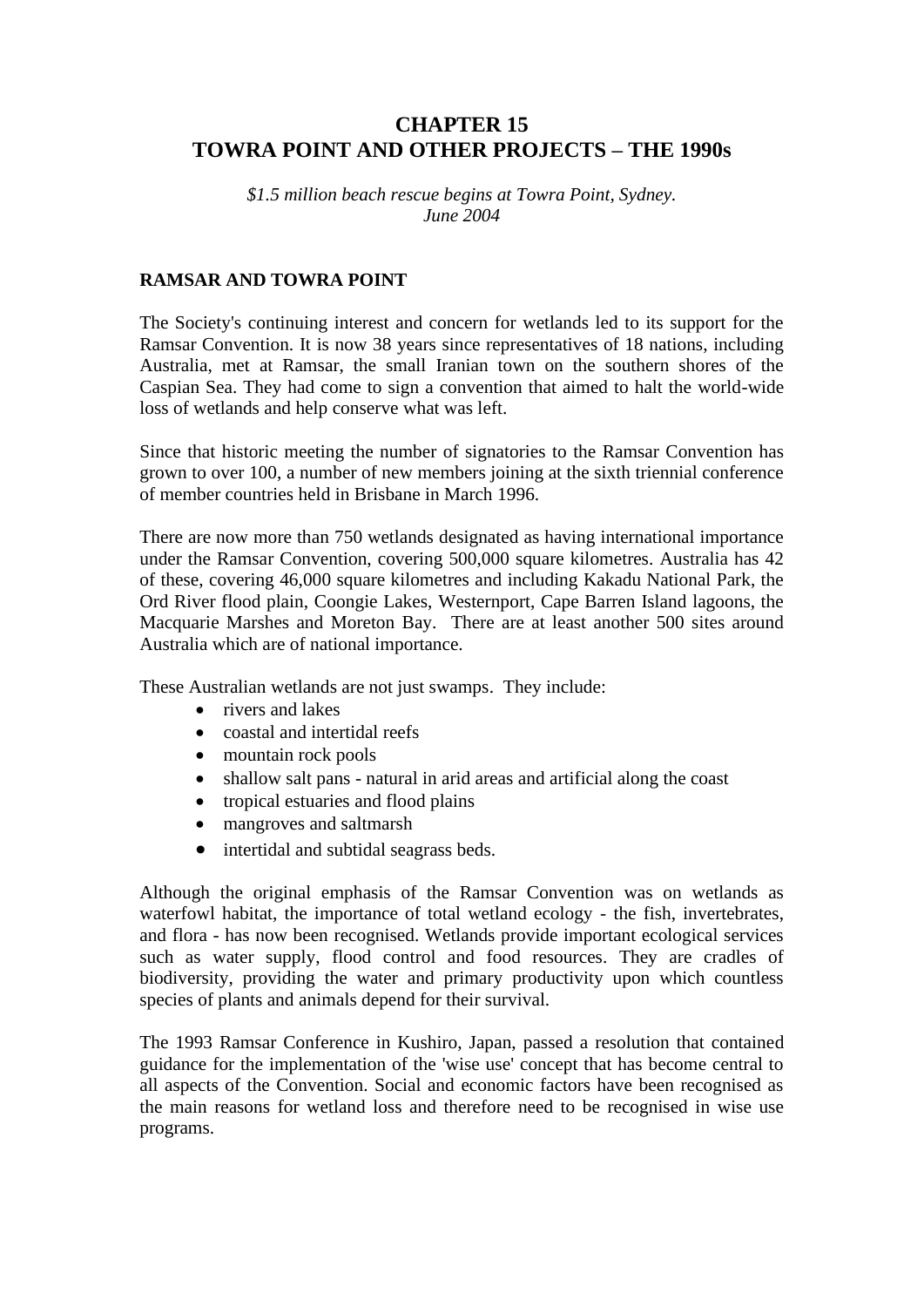Brisbane hosted the Sixth International Conference on Wetlands of International Significance, especially for waterfowl. The Conference was hosted by the Australian Government through its associated agencies and attended by some 1,200 delegates from over ten countries. The Brisbane Conference in March 1996 marked the 25<sup>th</sup> anniversary of the formation of the Ramsar Convention to protect wetlands and the waterfowl which inhabit these wetlands. The Society's Executive Officer, Patrick Medway, represented the Society at the Brisbane Conference and on behalf of the Society presented a paper on Towra Point Nature Reserve to the Ramsar officer for Oceania Region, Janet Cowan.

In 1996 the Society made a decision to adopt the Ramsar site of Towra Point as a project for active involvement. This area was bought by the Whitlam Government in 1975 as a nature reserve and transferred to the NSW State Government in 1982. From that day until 1996 nothing in the way of management took place except for paper planning. The landscape became more degraded and the Point less important as a feeding and resting place for waders.

Towra Point is a special southeast corner of Australia's historic Botany Bay - rich in rainforest, mangroves, saltmarshes and seagrasses. It occupies an area of 660 hectares; furthermore, it has significance because of its contribution to a number of migratory bird international agreements: CAMBA, the China-Australia Migratory Bird Agreement; JAMBA, the Japan-Australia Migratory Bird Agreement.

Towra Point and its wetlands provided an appropriate focus for the Society's concern about wildlife and its habitat. A longtime interest in wetlands had begun with a concern for the Macquarie Marshes, but this site was too far removed from the central body of the Society for any direct, on-the-spot involvement in a fight for its survival. Likewise, Kooragang Island, another Ramsar site, near Newcastle, was not a practical choice as a project.

At the Ramsar conference in Brisbane in March 1996, Patrick Medway presented a paper on the role of the Wildlife Preservation Society in protecting wildlife and the need of Towra Point to be protected. The paper outlined the history of the area, its neglect by the NSW State Government and a fourteen-point action plan to better preserve the site for wildlife.

As a result of the Society's action in raising awareness about the plight of Towra Point, a NPWS ranger was appointed. Early in 1997 the Society assisted in the launch of Friends of Towra Point before a large crowd of supporters. The NSW Minister, Hon. Pam Allen, was keen to help and the National Parks and Wildlife Service became involved.

In 1996 volunteers from the Society began the huge task of cleaning the land section. In early 1997 five volunteers from the Australian Trust for Conservation Volunteers produced helpers from Denmark, Germany and England, who cleaned up the surrounds of the pool where, in 1770, Captain Cook's crew took fresh water for their ship. On Thursday 15 May 1997 the whole of De La Salle College, Caringbah, all 350 students aged between twelve and sixteen, gathered at midday to collect the rubbish that had disfigured the entrance to Towra Point. Volunteers continued to clear rubbish and remove weeds, with plans to restore Towra Point to its old glory in time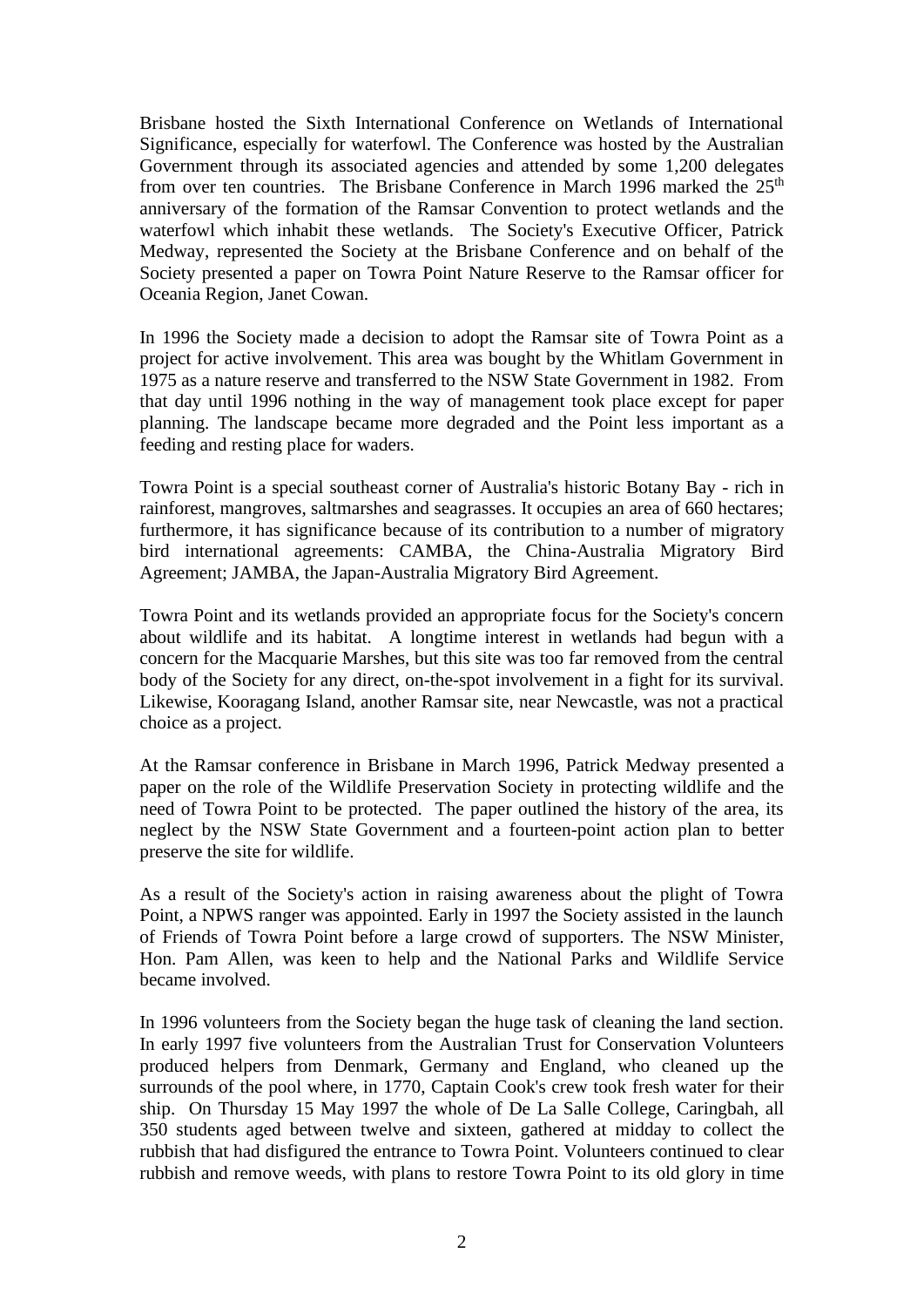for the grand opening at the *Earth 2000 Conference* to be held on World Environment Day, 5 June 2000.

# **BERNIE CLARKE – THE OLD MAN OF BOTANY BAY**

In 1996, with concern for Towra Point on the Society's agenda, Patrick Medway made contact with Bernie Clarke, well-known as a campaigner for the preservation and conservation of all things to do with Botany Bay. Bernie invited Patrick to accompany him on a boat trip on Botany Bay to visit and see at first hand the state of this very important area of historic, scientific and environmental significance.

Patrick was horrified by what he saw. The neglect of the area, the beach erosion, the pollution and rubbish washed up on to the beach and mangrove area and the disturbance by boat owners was terrible. The Society clearly had a long way to go to stop the pollution and to redress the neglect of the area by the National Parks and Wildlife Service.

Bernie explained to Patrick that the Towra Point Lagoon had become saline, as good as dead, over the past fifteen years and that ancient banksia forests along Towra Point Beach were dying and slipping into Botany Bay as erosion was taking place. Over his lifetime Bernie had witnessed the drastic changes to fish and birdlife resulting from the loss of more than half the Bay's natural beaches and seagrass beds by the constant dredging for the 800 large ships which berth at Port Botany each year. 'Captain Cook called this place Stingray Bay. You could fish for a week now and not catch a single stingray,' Bernie said.

Bernie became a member of the Society's Scientific Advisory Panel in 1996, but his fight to preserve and protect the historic Botany Bay area started in the 1950s. His experience and expertise proved to be extremely valuable for the Towra Point project in which the Society became involved. Bernie was awarded the Medal of the Order of Australia (OAM) in 1987 for his outstanding conservation and environmental education work for Botany Bay.

It was Bernie Clarke who contacted the Federal Minister, Senator Robert Hill, asking him to visit the Reserve. On 30 July 1996, Senator Robert Hill visited the Bay and Reserve and, after an impassioned plea by Bernie and Patrick, promised to assist with a Federal Government Grant of \$100,000 to review the management of the Reserve and enable steps to be taken to mitigate the erosion on Towra Beach. Senator Hill sent the promised Federal funds to the State Government in 1997 and the money was handed over to the NPWS for action.

Before a crowd of 135 conservation supporters, the Friends of Towra Point Nature Reserve was officially launched on Saturday 8 February 1997. This new conservation group grew out of a series of successful meetings between the Society, the Sutherland Shire Environment Centre and the National Parks and Wildlife Service, its aim being to provide future support for restoration of the Towra Point Nature Reserve. In 1999 the Friends group won the coveted National Parks Foundation Award for Excellence in Conservation – against strong competition from many other conservation associations and projects across New South Wales.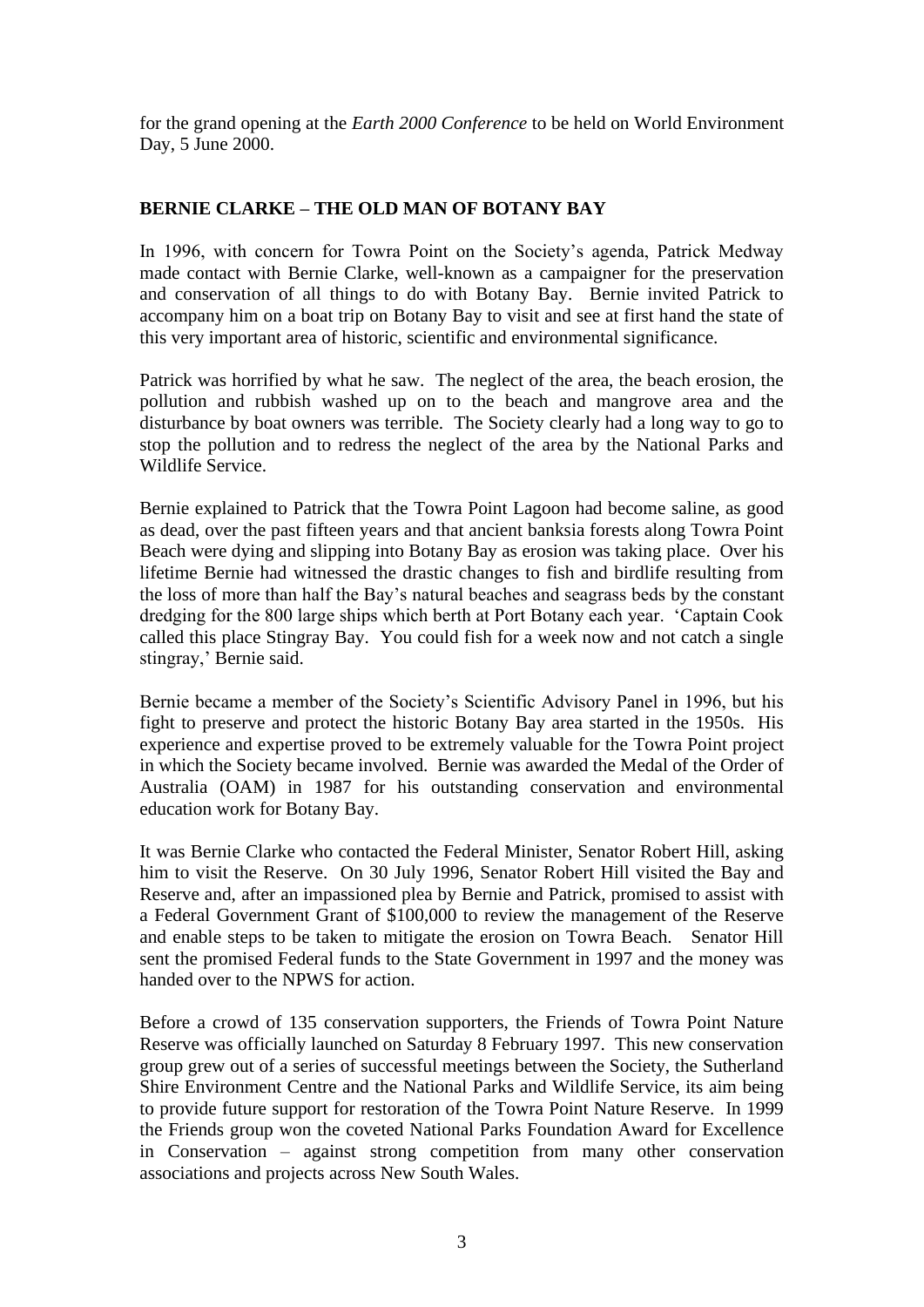#### **\$1.5 MILLION FOR TOWRA**

Funding for the project continued to be a concern for the Society, but in September 2000 Hon. Bob Debus, Minister for the Environment, announced that \$1.5 million had been set aside to pay for the rehabilitation of the Towra Beach. The new Plan of Management was completed and officially launched by the Minister in December 2000. In the Spring 2002 issue of *Australian Wildlife* President Medway announced:

'I am pleased to advise that the advertisement calling for consultants to quote on the preparation of the EIS (Environmental Impact Statement) for the Towra Beach Nourishment project has been run. The closing date for applications is 25 September 2002. NSW Waterways Authority is managing the project on behalf of NPWS and we are optimistic that work will commence in the New Year to restore and preserve the beach habitat for the migratory wading birds in Botany Bay,'

The EIS went on public exhibition in August 2003, and by winter 2004 the project to rescue this internationally significant wetland was underway. The aim of the project was to restore the beach alignment by pumping sand from around the Towra Spit Island area back to the front of the Towra Beach. Thus a protective dune would be built in front of the freshwater Towra Lagoon. During the project 60,000 cubic metres of sand would be moved up to 2.5 kilometres from Towra Spit back to Towra Beach. It should be said that this operation was not approved by everyone interested in restoration.

#### **TOWRA WORK COMPLETED**

In *Australian Wildlife* Summer 1/2005, President Medway announced:

'I am pleased to report that the major restoration work on Towra Point Nature Reserve beach area has now been completed by the contractor. The serious environmental degradation of this important Ramsar site was highlighted and work initiated by our Society back in 1996 and pursued with vigour to a logical conclusion. The total cost so far is in the vicinity of \$1.5 million and is one of the first Ramsar sites ever to be restored in Australia for migratory wading bird habitat.'

In 2009 opinions differed as to the situation at Towra Point and estimates on the population of the waders there. However, the NSW Wader Study Group has figures going back to 1994, and from 2001 has carried out monthly counts of the species in Botany Bay, including Towra Point. Their figures show that numbers have been fairly stable, especially in the southern areas of the Bay, with some species, such as the bartailed godwit, even increasing. Wader numbers in the north have been declining due to disturbance such as construction work and clearing of mangroves. The Friends of Towra Point were not operating as a group at the opening of 2009, yet there is still work for them to do and there are plans to have the group functional once more.

By 2008, one hundred and fifty-five member countries had designated 1,675 wetlands for special protection as 'Ramsar sites', including twenty-two in Iran and sixty-five in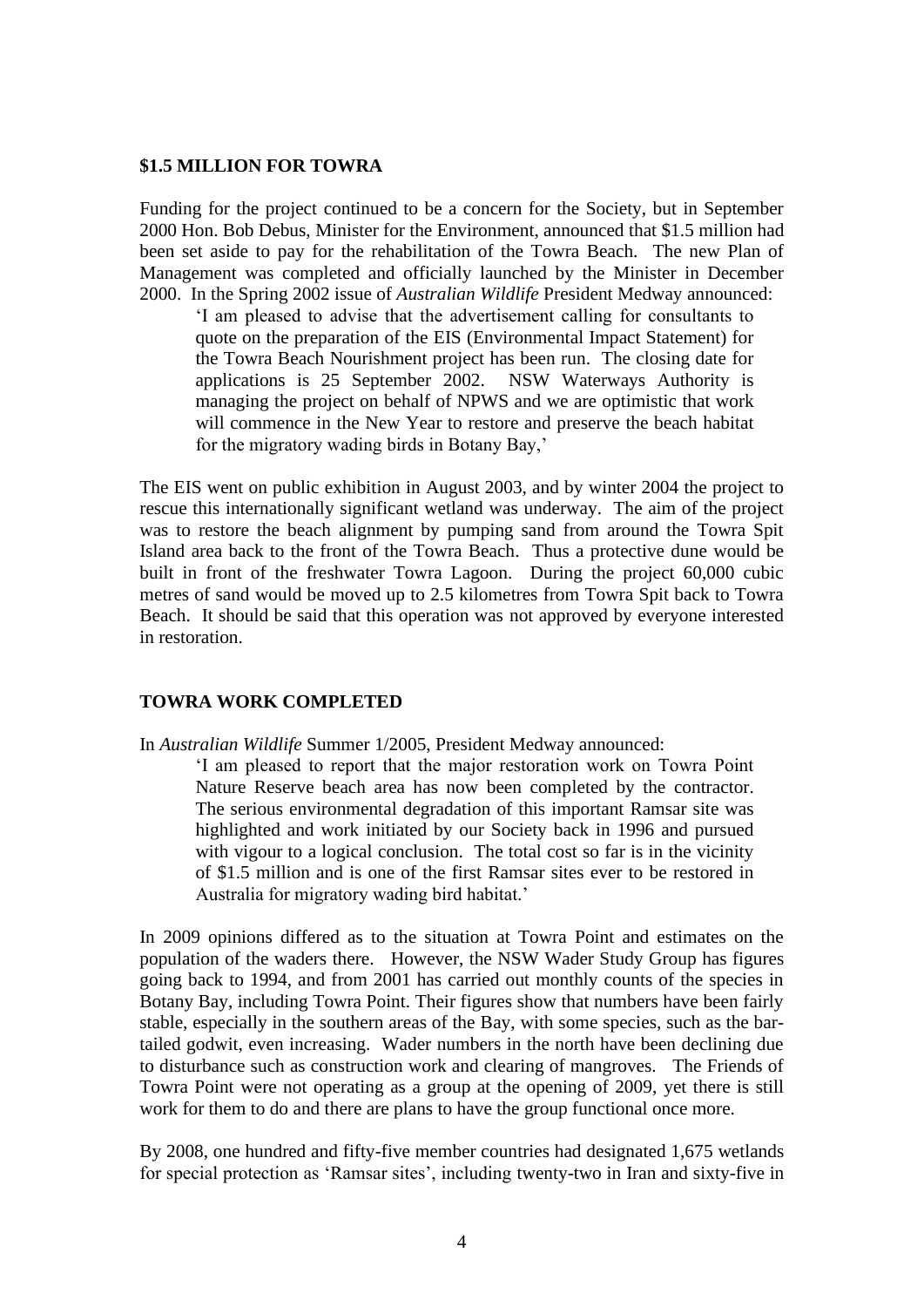Australia. A Ramsar listed wetland receives global recognition for its value as an important habitat, especially for conserving the pathways of migratory birds.

The role of the Society in this particular conservation project was in the true spirit of the founders of the Society in 1909.

#### **WINGECARRIBEE SWAMP**

The welfare of the Wingecarribee Swamp, near the Shoalhaven River in New South Wales, is an excellent example of how the vision has to be broadened in order to protect wildlife; in this case it was necessary to call a stop to the peat mining in the area. Back in the 1960s a mining group, Emerald Peat, was granted a permit to mine for peat in the swamp and operations commenced in the 1970s. A few years later the permit expired, but extraction of peat continued. Water quality in the area was being affected by the mining operations, so a local group became involved in the matter, forcing the Department of Mines to review the licence. But the Company rose up in defence.

The Society and other conservation groups lobbied to oppose the renewal of the permit. In February 1997 a submission from the Society, written by the Executive Officer, Patrick Medway, was handed in, mainly addressing concerns about wildlife in the area. However, it also stressed that there were alternative sources of peat, all sustainable. The Court's 'Enquiry by the Chief Mining Warden into renewal of leases for peat extraction at Wingecarribee Swamp under Section 334 of the Mining Act 1992' still had not reached a decision by the close of 1997 and the mining continued. In July 1998 the Court of Enquiry convened and issued a twelve month's injunction to stop the mining. On 4 August 1998, during a major storm, water in the Wingecarribee-Robertson valley washed millions of tons of peat, as well as the mining barge, out into the reservoir. By late 1999 the Warden had still not released his mining report to the public and the Society was still asking that this important ecological area be gazetted as a nature reserve. Mining did not resume in the swamp.

At the Australian Network for Plant Conservation Conference in April 2008, Selga Harrington described the changes to the Wingecarribee Swamp resulting from its collapse in 1998. A large channel now runs the length of the swamp and many areas of peat have dried out. A major invasion of willow *(Salix cinerea)* has occurred, resulting in about one million trees. Removal of *Salix* is now being implemented, the methods depending on the proximity of threatened species – these species include three plants and the giant dragonfly *(Petalura gigantea).* 

## **SHOALWATER BAY (QUEENSLAND)**

It was reported in *Australian Wildlife,* Spring 1994, that the beautiful piece of wilderness known as Shoalwater Bay was to be saved from sand mining. Many years earlier the Society had this region placed on the Register of the National Estate, but there is a misconception that any region listed on this prestigious honour roll becomes in effect a quasi national park. Listing merely states that the present state is valuable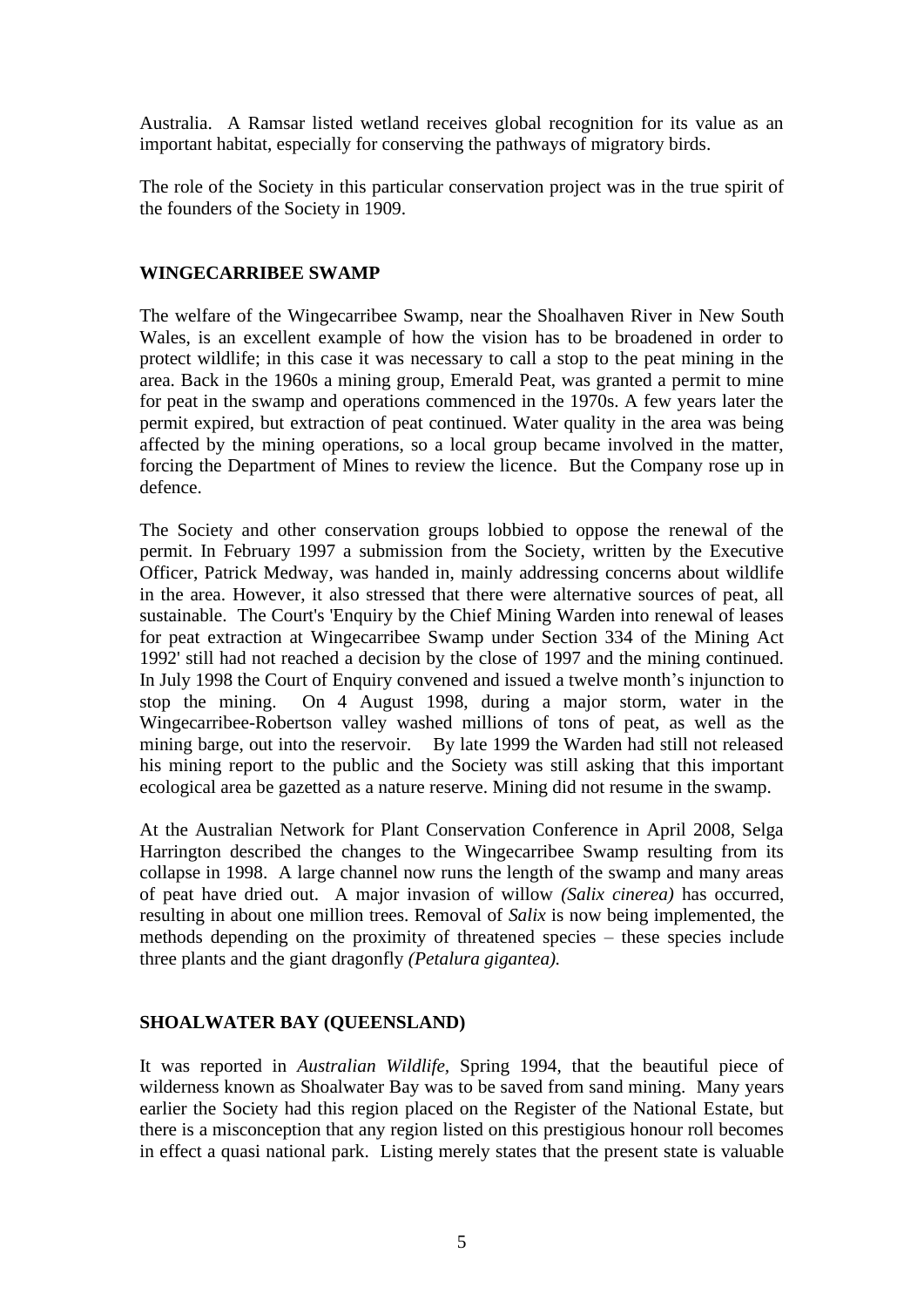for a number of reasons and any major change by the Australian Government should be treated carefully.

In this case the Shoalwater Bay area was used by the Defence Department and their years of occupation had kept the bushland in pristine condition. In the late 1960s the Army was concerned about the condition of many of the training areas. Some of these were huge, Shoalwater Bay being 274,000 hectares, consisting of beach rainforest, mangroves, freshwater swamps, woodlands, salt marshes, heaths and shrublands.

A new Army Unit had been formed and the Colonel, having his doubts about relying on the CSIRO for data, decided to talk to the Society. Advice was given, assurance also given regarding the CSIRO and the land finally protected. At the time the land was still in Defence hands, but sand mining was out.

## **CRITICISM OF RESOURCE LEGISLATION**

In July 1991, Vincent Serventy, as President of the Wild Life Preservation Society, wrote to the Prime Minister, Hon. Bob Hawke, to say:

'The Wild Life Preservation Society of Australia is concerned at the implications of the proposed Resource Security Legislation and urges your government to reconsider its introduction.

'It would effectively guarantee that large areas of remaining old growth forest would be destroyed to the benefit, not of Australia or Australians, but of foreign companies. The clearfelling of such forests cannot be supported on environmental, economic or employment grounds. Plantation forestry is the only way to produce a sustainable industry … Any gains will be short term for foreign investors with long term losses for Australians ... Our Society urges you to abandon the proposed legislation and pursue alternative strategies to provide for our timber needs.'

There was no record in *Australian Wild Life* of a reply from the Prime Minister.

## **SPIKE MILLIGAN**

It was in the 1990s that Spike Milligan, a great friend to Vincent Serventy, was made an honorary Life Member of the Society following his outstanding contribution to wildlife preservation and conservation. Vincent described him as a comic genius and conservationist, angered at the way humans are treating the Earth. Spike gave two free concerts for the Society, one at the Skeleton Gallery at the Australian Museum, the second at West Gosford. His last letter to Vincent on 24 January 2001 included this poem:

> Last night in the twilight gloom A butterfly few in my room Ah what beauty Oh what grace Who needs visitors from out of space?